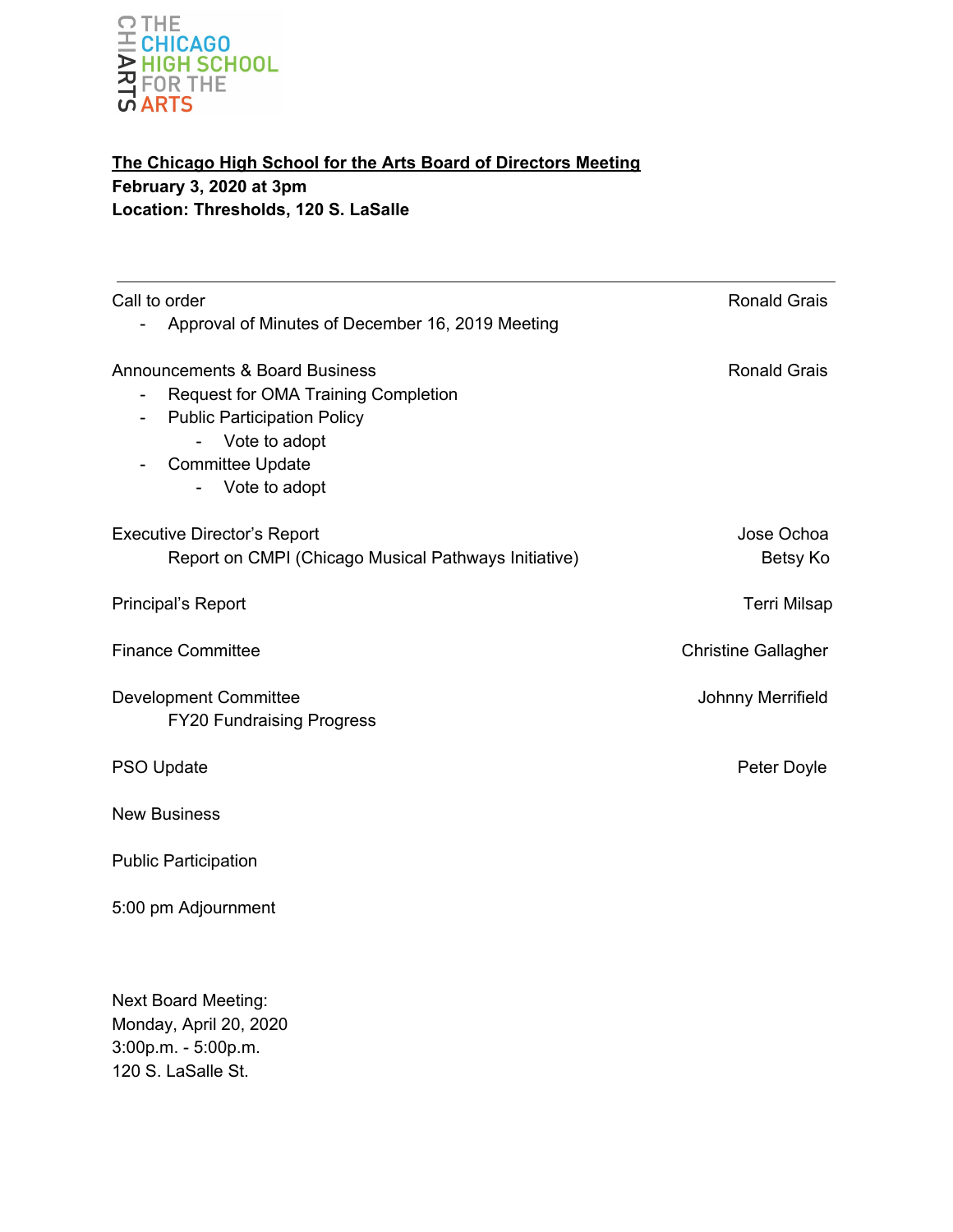# **ChiArts Board Meeting February 3, 2020**

The Chicago High School for the Arts Board of Directors Meeting 3:00-5:00p.m. Thresholds, 120 S. LaSalle Minutes for February 3, 2020

**Present:** Duffie Adelson, Dana Berkowitz, Warren Chapman, Erin Clifford, Steven Collens, Peter Doyle, Sondra Berman Epstein, Carol Friedman, Christine Gallagher, Ron Grais, Mirja Haffner, Francia Harrington, Shruti Jayaraman, Jim Mabie, Kay Mabie, Gary Metzner, Liza Pappas, Cynthia Plouche

**By Phone:** Betsy Holden, Jonathan Plotkin, Winston Soh

**Absent:** Elissa Efroymson, Lori Faversham, Sandra Guthman, John Hart, Tom Hurvis, Alan Jagiello, Samera Ludwig, Sylvia Neil, John Yonover, Neil Zucker

**Others Present**: Tina Boyer Brown, Paul Cook, Johnny, Merrifield, Terri Milsap, Jose Ochoa, Megan Sauve, Omar Tabbara (on phone)

## **Quorum:** Yes

The meeting of the Board of Directors (the "Board") of The Chicago High School for the Arts ("ChiArts") was held pursuant to a Call & Notice served on all Directors. Board Chair, Ronald Grais ("Ron") called the general session to order at 3:03 p.m.

## **Approval of Minutes of December Meeting**

Ron requested approval of the December Board Meeting minutes. Francia Harrington ("Francee") motioned to approve the minutes, and Duffie Adelson ("Duffie") seconded the motion. All voted in favor, none opposed.

## **Announcements & Board Business**

Ron informed the Board that we are now subject to the Open Meetings Act (OMA) and the Freedom of Information Act (FOIA). As such, all Board Members are required to take the OMA online training. Ron encouraged all to complete that ASAP.

To be compliant with OMA, Ron put forth a Public Participation Policy, to be approved. Sondra Berman Epstein ("Sondra") made a motion to approve the policy, and Cynthia Plouche ("Cynthia") seconded the motion. All voted in favor, none opposed.

Ron presented the revised list of committees, and encouraged all Board Members to take a look, and consider on which committee they would like to serve. No vote was taken. Ron gave all Members a form to fill out, detailing what skills each Member might be able/willing to provide to ChiArts.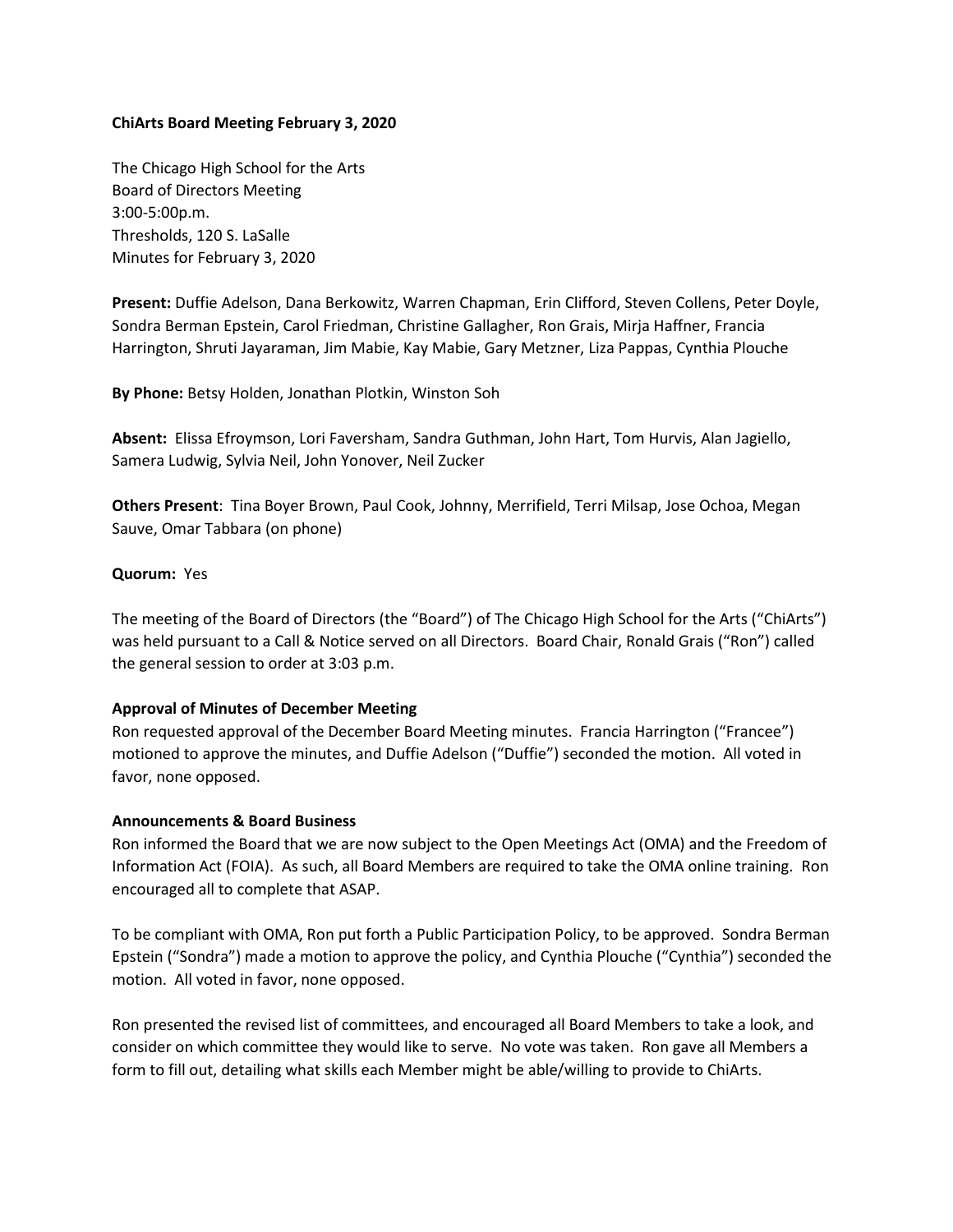## **Executive Director's Report**

Jose Ochoa ("Jose") shared his report. He shared that audition season is complete, and now Admissions will work on finalizing the incoming Freshman class. The Music Conservatory is the one that has experienced the most growth. One project for next year, for all conservatories, is "Opportunities Week", which will bring college (and other) representatives to ChiArts to see the work of the students.

Jose introduced Betsy Ko ("Betsy"), head of the Music Conservatory, to talk about the Cultural Musical Pathways Initiative (CMPI). CMPI is a program for students who want to be classical orchestra musicians, and it provides opportunities and funding for these students. ChiArts has three students currently involved in the program. While it is a wonderful opportunity, Jose explained that its narrow focus removes many of ChiArts' students from eligibility.

Betsy also shared that ChiArts Music Students had recently returned from the Illinois High School Association's State Competition, where they performed very well.

## **Principal's Report**

Terri Milsap ("Terri") shared her recent focus on changes / adjustments / clarification of school rules. Some changes were made to bring ChiArts into line with what other schools are doing, and some were made that are specific to the work we do at ChiArts. There has been some pushback from students and teachers, but things seem to have quieted down.

Terri created a Personal Development Day for the Academic Teachers, to help gain a better of understanding of teachers' needs re: Instructional Leadership. Terri hopes the teachers will gain an understanding that they are supported and valuable.

## **Finance Report**

Christine Gallagher ("Christine") shared that we received our audit scores from our recent audit, and we were "Meets Standards".

Christine and the Finance committee are working with Terri to update this year's budget, to reflect Terri's priorities. Next year's budget will be started on, soon. Part of the challenge is not knowing how much we will receive from CPS.

# **Development Report**

Johnny Merrifield ("Johnny") provided an update on fundraising. Current numbers reflect that we have raised about 2/3 of the goal for the year.

One big focus is finalizing plans for the annual fundraiser, Kerfuffle, on March 11. If anybody has any prospects for sponsorships or donations, please share that info with Johnny.

## **PSO Report**

Peter Doyle ("Pete") shared updates of recent events that have had Parent involvement. Two areas of focus have been appreciation events for teachers and staff, and fundraising from the sales of merchandise and concessions at events.